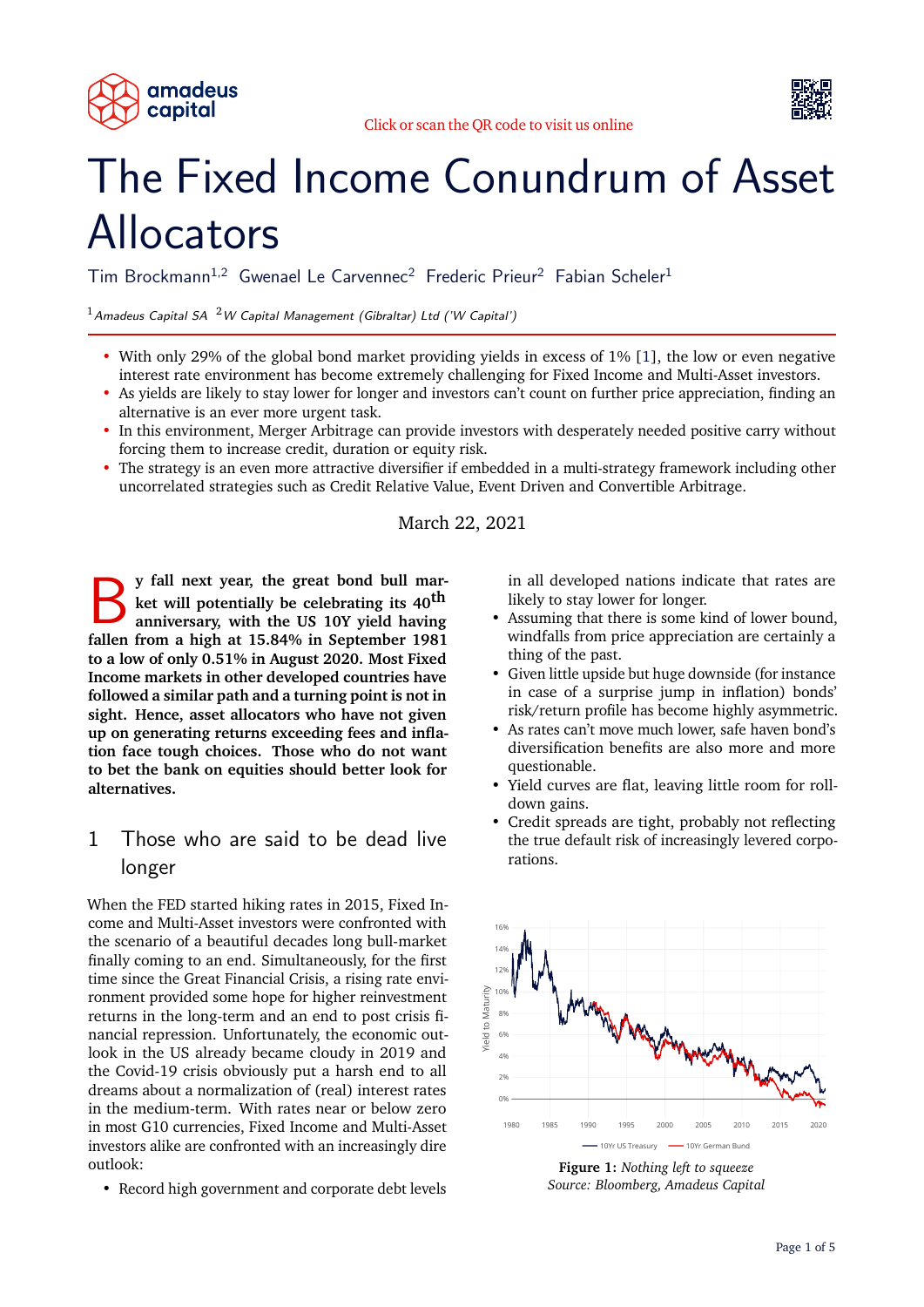Multi-Asset investors have reacted to yield compression by shifting their allocations towards riskier assets including High Yield and Equities, resulting in significantly less diversified and more vulnerable portfolios. In short, classical Multi-Asset portfolios don't provide investors with the same risk/return profile as in the past. This fact has been concealed longer than expected by continued price appreciation in bonds but it may be time to look for alternatives now.

# 2 Time to think out of the box

Merger Arbitrage is a subset of Event-Driven investing and it has delivered favorable risk adjusted returns since the 90s. The strategy aims to benefit from uncertainty around M&A transactions. As there is always a small possibility that an announced deal will not be closed (deal break), the target company's stock typically trades below the acquisition price. Merger arbitrageurs seek to capture the difference between the market price and the acquisition price (merger spread) by buying the target stocks in case of a cash deal or by simultaneously buying the target and selling the acquirer in case of a stock deal. This provides the investor with a relatively predictable rate of return (as long as the deal does not break) over a pre-defined time-horizon (typically around 90 to 100 days). These characteristics make the strategy comparable to a shortduration Fixed Income investment. What nonetheless is highly interesting in the current market environment, it provides investors with exposure to a distinctively different risk factor: Deal break risk instead of credit risk and volatility features closer to bonds than equities. Deal breaks risk is the risk that a deal fails which ceteris paribus results in the shares of the acquisition target dropping to (and due to selling pressure from arbitrageurs in practice often temporary below) the pre-announcement level, resulting in losses for the arbitrageur. Statistical attempts to harvest merger spreads assume that over the cycle, losses resulting from dealbreaks will be overcompensated by gains from successful deals. On top of that, we believe that in this very specific niche market, an active strategy can create considerable value. Experienced merger arbitrageurs systematically review a number of factors to assess every deal's individual probability of success and thereby reduce the chance of getting involved in a deal break.

- Regulatory framework
- Financing of the deal
- Shareholders' risk tolerance

But also a wide range of details in the contracts that govern the acquisition. These contracts are specific to each transaction and hard to break or modify. As a result, the situations in a portfolio are essentially independent from each-other resulting in true diversification. In any case an investment is only pursued whenever the probability-adjusted risk/return profile is favorable. Last but not least an active manager monitors all deals on an ongoing basis and adjust the risk/return assessment and based on this the sizing of positions whenever new relevant information is received.

#### 3 The past years - a dry spell

Of course, the strategy has not been unaffected by the board decline in interest rates. Deal spreads can effectively be divided into two components:

- An interest component, compensating the arbitrageur for the time value of holding the asset until deal close
- A risk component, compensating the arbitrageur for the risk that the deal breaks

Consequently, as interest rates decreased or turned negative, deal spreads have tightened respectively. At the same time, as outlined before, the strategy effectively has a very short duration and therefore benefits less from further decreases in rates than longer duration assets. Furthermore, just like in credit and equity markets the sometimes desperate hunt for yield of many investors resulted in an increasingly crowded space. As the number of deals depends on M&A activity rather than demand by investors, a rush into the strategy can impact its risk return profile negatively. Nevertheless, as an Arabic proverb states: "What is coming is better than what is gone". In spite of the quoted headwinds, the strategy has actually held up well over the past years and going forward, we think that the Merger Arbitrage glass is half-full rather than half-empty ... compared to a dust-dry Fixed Income glass.

#### 4 2020 - probably a turning point

As the end of 2020 is coming closer, we can step back and ask what the year has brought for merger arbitrageurs. In this context the first impression is likely to be misleading. Certainly, 2020 has resulted in unprecedented drawdowns for Merger Arbitrage strategies as an equally unprecedented level of financial distress in March resulted in a drying-up of liquidity and rapid spread widening. Two major factors most likely impacted the space negatively during the crisis:

- Highly levered players were forced to quickly delever, resulting in fire-sales.
- More fundamentals oriented market participants dumped Covid-19 impacted sectors sometimes without accounting for special situations.

Nonetheless, despite record uncertainty, the number of deal breaks turned out to be well contained and was certainly far below what was priced in by spreads in March. To illustrate this more clearly: March spread levels implied that half of of the deals in our merger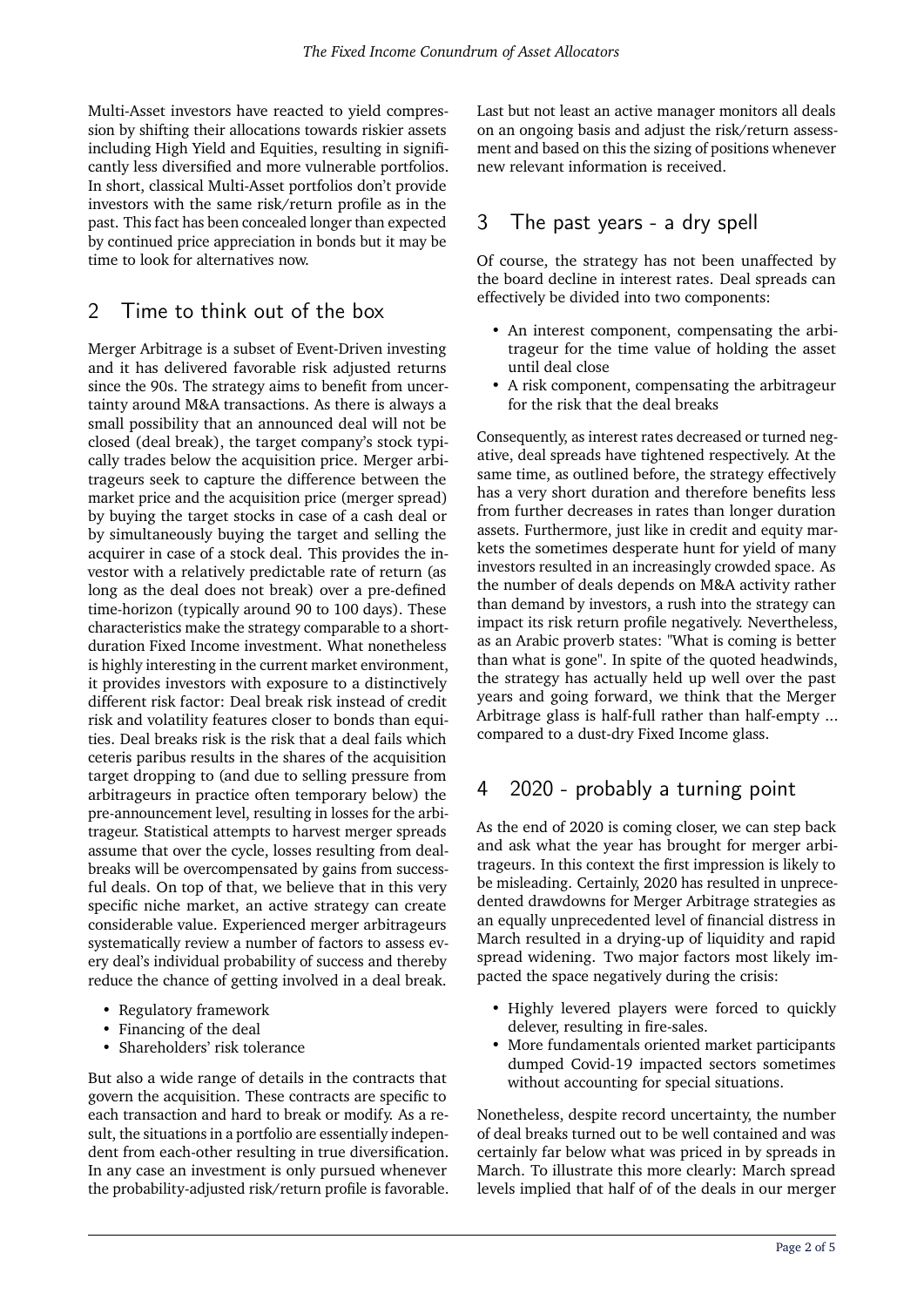arbitrage universe would fail. Nevertheless as of Mid-November 2020, only 4 out of 206 transactions that made it into the portfolio of the Merger Arbitrage fund managed by our sister company W Capital [\(see section](#page-3-0) [6 for more information\)](#page-3-0) at some point failed outright (1.94%) and 5 (2.43%) were renegotiated.



**Figure 2:** *A vast exaggeration Source: W Capital - calculations based on holdings of the W Decalia Abitrage Fund*

The spread widening that resulted in major mark-tomarket losses for the strategy was the result of shortterm market inefficiencies and consequently got reverse over the following months (mechanical meanreversion). At the same time, the contracts that govern the transactions have actually been further improved as a reaction to the crisis, making deals even harder to break today than before the crisis. While 2020 drawdowns statistically leaves the strategy looking riskier today, the opposite is true fundamentally: Embedded risks have decreased. At the same time, the elevated distress in March pushed many investors out of the strategy and let to a closure of several funds. For this reason the space looks much less crowded than it used to, resulting in more favorable spreads. It has clearly been shown that in order to live to fight the next battle it is crucial to have the right risk and leverage management that prevents being closed out of positions at the worst moment.

# 5 LVMH-TIF an epic example of the difficulty to renegotiate a deal

For Bernard Arnault the New York jeweler will probably be associated with a heavy hangover rather than a light breakfast. For merger arbitrageurs it unexpectedly became a Texas style rodeo but eventually ended with a reassuring note: Even a tough and relentless negotiator with excellent connections like Mr. Arnault can't pull out of a deal that easily. When it was announced, the takeover of Tiffany by French conglomerate LVMH was considered a perfectly safe deal. There were no real antitrust issues, the acquirer offered a decent premium

and the target has been in business for more than 180 years and boasts a strong business and one of the most valuable brands in the world. Last but not least LVMH is a very solid and usually highly motivated serial acquirer. In short: This deal seemed as spotless as the famous Tiffany diamonds. Yet these strengths would soon become liabilities. When Covid-19 impacted the luxury retail sector through forced store closures as well as unprecedented travel and tourism restrictions, worries about the company's fair value combined with overly large exposure of merger arbitrageurs to the transaction created a perfect storm. As funds in need of liquidity dumped their positions, the spread widened from less than 1 USD to almost 25 USD. When equity markets calmed down after the initial crash and adverse liquidity pressures abated, the stock recovered quickly even though spread levels stayed elevated

However, sensing a bargain, LVMH in June initiated an aggressive campaign to weaken Tiffany's negotiating position, claiming its target had become subject to a Company Material Adverse Effect and it was soon leaked to the media that it's board seeked to abandon the deal. Predictably, the spread widened again tremendously for a short period of time. However investors realized that there needs to be a disproportionate and durationally significant impact on the company to justify a deal break based on the Material Adverse Change (MAC) clause. A couple of quarters of subdued operating performance, essentially in line with the industry, therefore hardly justifies a deal termination.



**Figure 3:** *The Tiffany roller coaster Source: Bloomberg, Amadeus Capital*

At the same time, Tiffany also communicated plainly that it preferred to settle the dispute in court over renegotiating the deal. Rumours as well as LVMH's official comments eventually indicated that the acquirer was aware of the weakness of its arguments and reluctant to press the issue. This again brought a temporary recovery of the spread. Nevertheless, to the surprise of many investors, in September they revealed a letter from the French Government "ordering" them (according to LVMH) to delay the transaction beyond the walk date and therefore allowing LVMH to abandon the deal.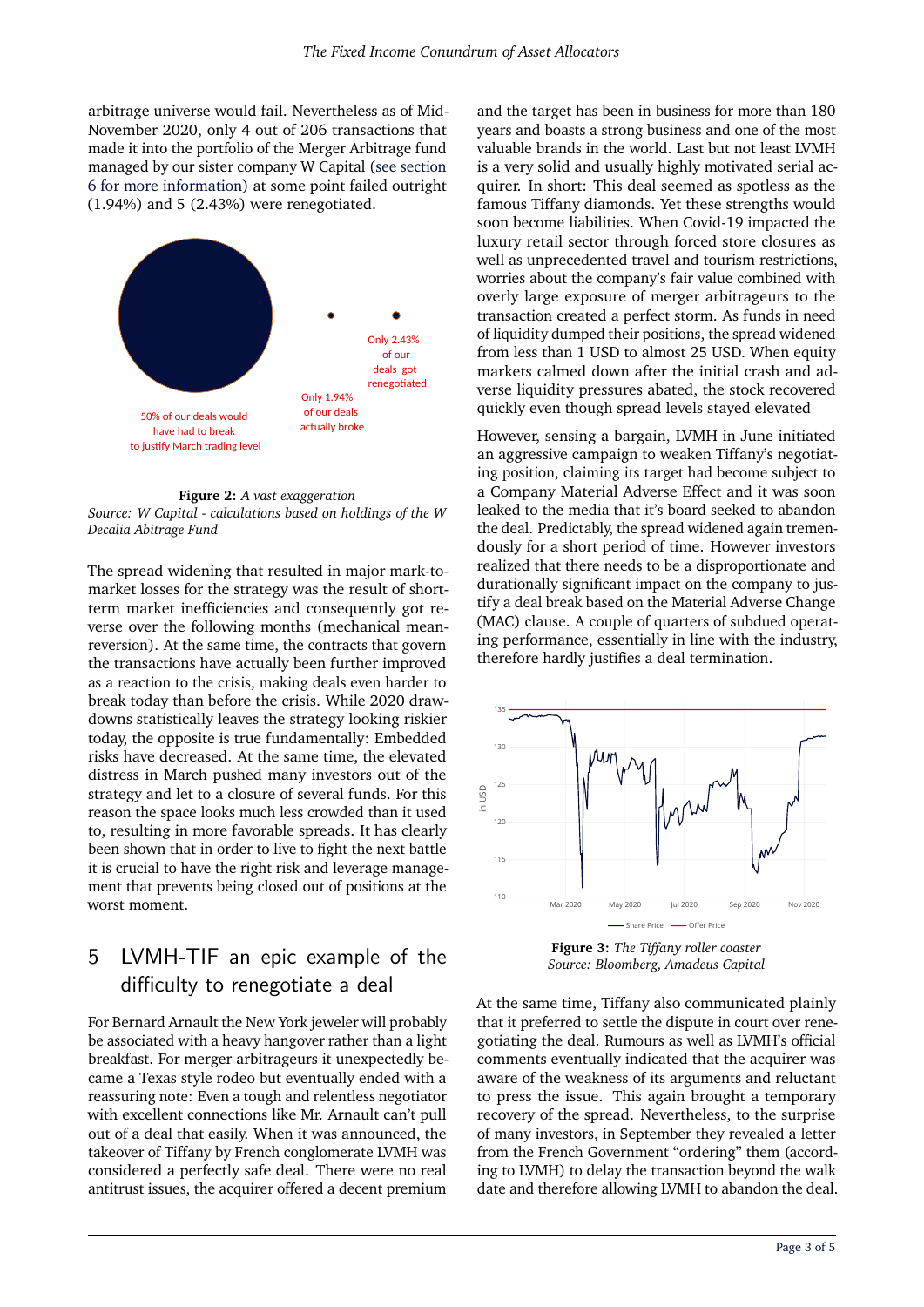Rather than bringing Tiffany to the negotiating table however, this led their immediate filing of a lawsuit, claiming a breach of the merger agreement, and asking for the court to force LVMH to fulfill its obligation under the Definitive Merger Agreement (DMA). Tiffany's upbeat business performance during the summer further weakened LVMH's contention of a MAC, while the (in)famous government letter remained highly uncertain ground for the acquirer to escape its obligation. Having a much stronger hand, but eager to avoid too much uncertainty and delays. Tiffany ultimately accepted a very small price reduction (2.2% after dividend) in exchange for certainty of closing. The case clearly demonstrates that despite LVMH's reputation, contacts and financial means it was not able to renege its commitment. A contract (or a written paper) in this fake news world still has a lot of value and serves as a reliable key indicator in the risk assessment of a deal.

# 6 How we approach Merger Arbitrage at Amadeus

Our sister company W Capital Management has been managing a merger arbitrage fund since 2010. The product has since served as a cornerstone and additional diversifier in our asset allocation.



**Figure 4:** *W Decalia Abitrage Fund: USD share class proforma performance with 1.5% management fee and 20% performance fee [\(ISIN: LU1662741765\)](http://www.wcap.gi/) Fixed Income Benchmark:* 1/3 *rd IShares USD Treasury 7-10Yr,* 1/3 *rd IShares 5-10Y Inv Grade Corp,* 1/3 *rd IShares 5-10Y High Yield Corp with monthly rebalancing*

*Source: Bloomberg, Amadeus Capital, W Capital*

As Figure 4 and 5 show, it has held up well against a Fixed Income benchmark with comparable volatility despite of the strong tailwinds the latter enjoyed. Most importantly, it also significantly outperformed the space as represented by the HFRX Merger Arbitrage Index as well as the only passive Merger Arbitrage strategy that has been in the market since 2010. In this context it is important to mention that the latter

takes on basis risk as it shorts the sector instead of the acquirer in case of stock deals. This significantly decreases its correlation with our pure play strategy.



<span id="page-3-0"></span>**Figure 5:** *Historically well controlled risk Source: Bloomberg, Amadeus Capital, W Capital*

#### 7 The best is yet to come

Even though the crisis in March brought unprecedented volatility and dislocations in the space, arbitrageurs managed to navigate the year without major casualties. Mark-to-market concerns remain paramount in the short-run but the strategy's long-term fundamentals are intact and most likely better than before the crisis. While March dislocations showed the previously hidden liquidity induced mark-to-market tail risk embedded in the strategy, just like previous market meltdowns, it also led to a further strengthening of merger contracts. Clauses are more specific today and cover a wider range of potential adverse events, reducing the true risk of the strategy. Beyond that we expect to finally see more generous spreads at least for some time grace to negative fund flows resulting in a less crowded market. Thanks to the crisis, fund managers have also improved their risk management, reducing the risk of another deleverage cycle such as in March 2020. Thus said, there is no golden rule to resolve the Fixed Income conundrum. Save government bonds with negative correlation to equities remain an important building block in Multi-Asset portfolios but now demand a fee just like any other insurance product. Significantly increasing credit and equity risk remains a dangerous game we would rather avoid. The medium-term impact of the crisis on the Multi-Asset world remains to be seen but in the current situation we think that Merger Arbitrage is an attractive addition to Fixed Income or Multi-Asset portfolios. If investors consider the scope of the strategy to be too narrow, diversification into other arbitrage strategies can complement this approach, thus allowing different uncorrelated strategies to play out their strength in tandem.